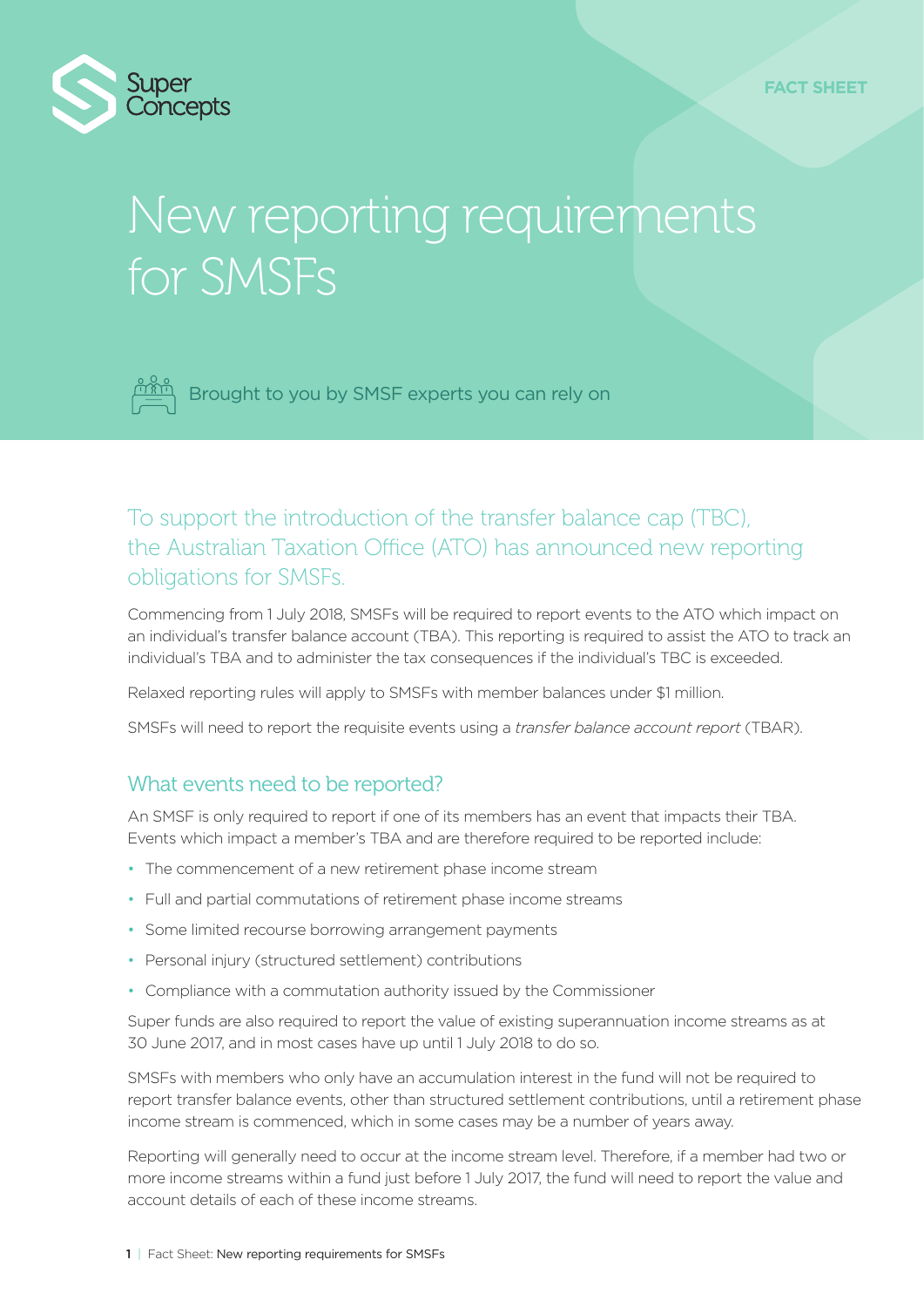

#### When do these events need to be reported?

Unlike other types of superannuation funds, which will generally be required to report relevant events on a monthly basis, an SMSF's reporting timeframes will be determined by the Total Superannuation Balance (TSB) of its fund members.

Where all members of the SMSF have a TSB of less than \$1 million, the SMSF can report the relevant events at the same time as when its annual return is due. If the SMSF has any members with a TSB of \$1 million or more, the relevant events must be reported within 28 days after the end of the quarter in which the event occurs.

Importantly, SMSFs are only required to assess their reporting frequency in relation to the \$1 million threshold on the 30th of June immediately prior to the first income stream commencing in the fund (or 30 June 2017 if an income stream is already in place on 1 July 2017). Once the fund's reporting frequency has been determined it will not change regardless of what happens to the member's TSB thereafter, or even if new pensions are commenced.

Irrespective of the member's TSB at 30 June prior, SMSFs will still be required to abide by legislated TBC reporting timeframes specified within a Commutation Authority issued by the Commissioner.

#### **EXAMPLE:**

#### Reporting the commencement of a pension in 2017/18

Jane commenced her retirement phase income stream in her SMSF back in October 2016. As at 30 June 2017, Jane's TSB was \$800,000. Jane makes a lump sum withdrawal (commutation) in November 2018. Jane is required to report the 30 June 2017 balance of her pension to the ATO by no later than 1 July 2018. Jane's SMSF is only required to report the lump sum pension withdrawal to the ATO on the due date of her fund's 2018/19 annual return.

If Jane's TSB as at 30 June 2017 was instead \$1,100,000, Jane's SMSF would be required to report the lump sum pension withdrawal to the ATO by 28 January 2019.

#### **EXAMPLE:**

#### Commencing a new pension after 1 July 2017

Harvey, aged 59, establishes an SMSF in July 2018 and rolls over his APRA fund balance to his SMSF in late July 2018. Harvey's TSB as at 30 June 2018 was \$750,000. Harvey has recently received an inheritance following the death of his father and makes a \$300,000 contribution to his SMSF in August 2018. He immediately commences a retirement phase income stream with his balance which, at the time of his pension commencement, was valued at \$1,060,000.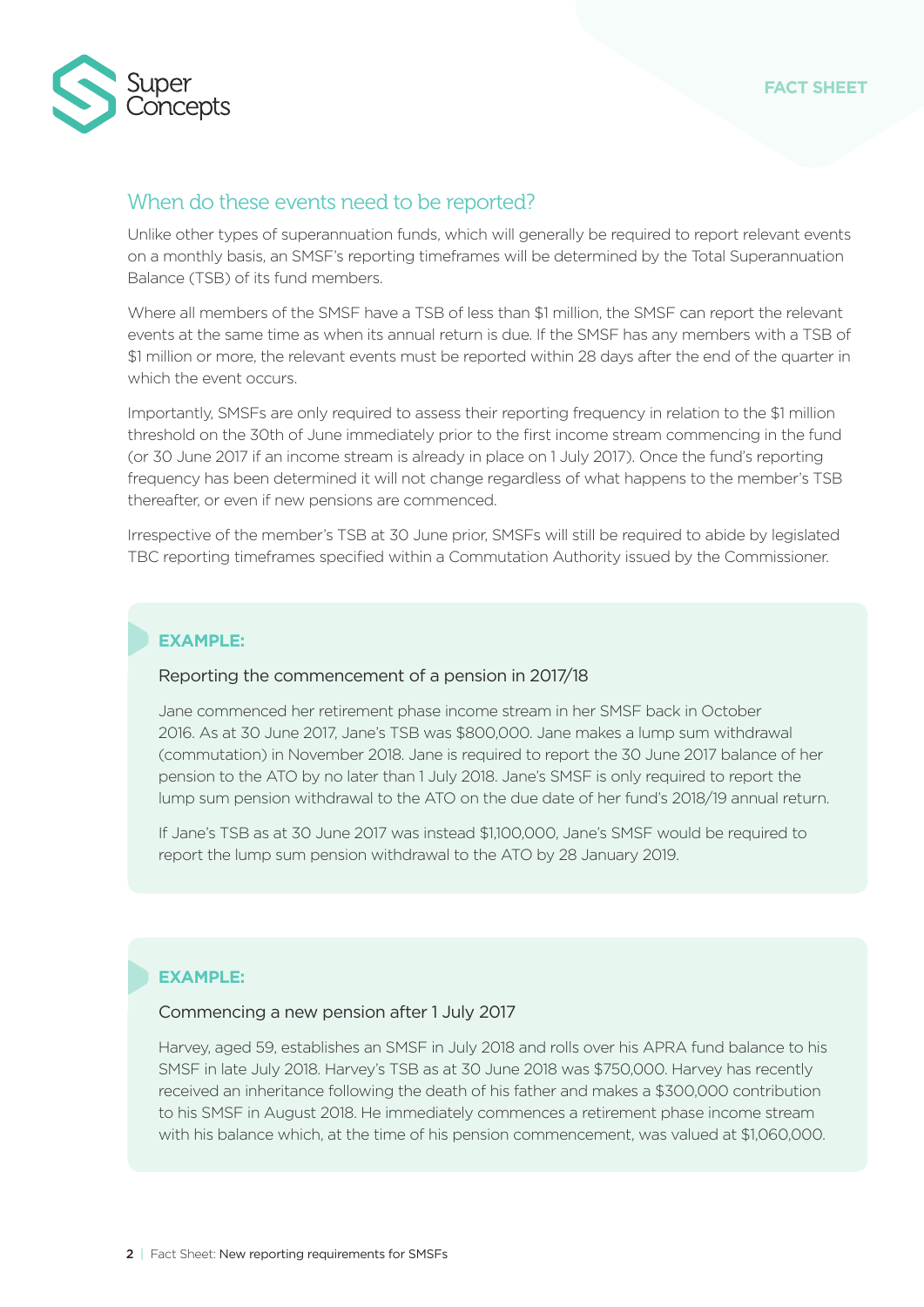

#### **EXAMPLE CONTINUED:**

As Harvey commenced his income stream on or after 1 July 2017, and at 30 June immediately prior to Harvey starting his income stream all members of his SMSF had a TSB of less than \$1 million, Harvey's fund is only required to report the commencement of his pension by the due date of his fund's 2018/19 annual return. This is despite Harvey's pension balance exceeding \$1 million when it was commenced. All future lump sum withdrawals will also only need to be reported on an annual basis. This won't change even if another pension is commenced in the fund and one or more members in the fund at 30 June immediately prior to the pension commencing had a TSB of \$1 million or more.

If Harvey's TSB was \$1,060,000 as at 30 June 2018, and instead of making a \$300,000 contribution he made a \$300,000 withdrawal in August 2018 prior to commencing an income stream, his fund would be on a quarterly reporting cycle despite having a balance of less than \$1 million when the pension was commenced. This is because a member of the SMSF had a TSB in excess of \$1 million at 30 June immediately before the income year the first pension was commenced in the SMSF.

As the above examples illustrate, the requirement to use a member's TSB at 30 June prior to assess the fund's reporting frequency can give rise to situations where an SMSF will be required to report its TBA events on a quarterly reporting cycle even though the fund has no members with a TSB greater than \$1 million when the first pension is commenced.

Similarly, there may be situations where an SMSF will only be required to report its TBA events on an annual basis despite the member's TSB exceeding \$1 million when the first pension is commenced in the fund.

SMSF trustees and advice providers should be alert to these situations and, when applying the ATO's relaxed reporting rule, should always determine the fund's reporting frequency using member TSBs as at 30th June prior to the first pension being commenced, rather than at the date the first pension is commenced.

### How do these events need to be reported?

All super funds, including SMSFs, will be required to report transfer balance cap events via the TBAR, which must be submitted via one of the three following channels:

- Bulk data exchange
- An online form
- A paper form

All three channels are available to SMSFs. The bulk data exchange channel will generally be more appropriate for large providers and online reporting more appropriate for smaller providers.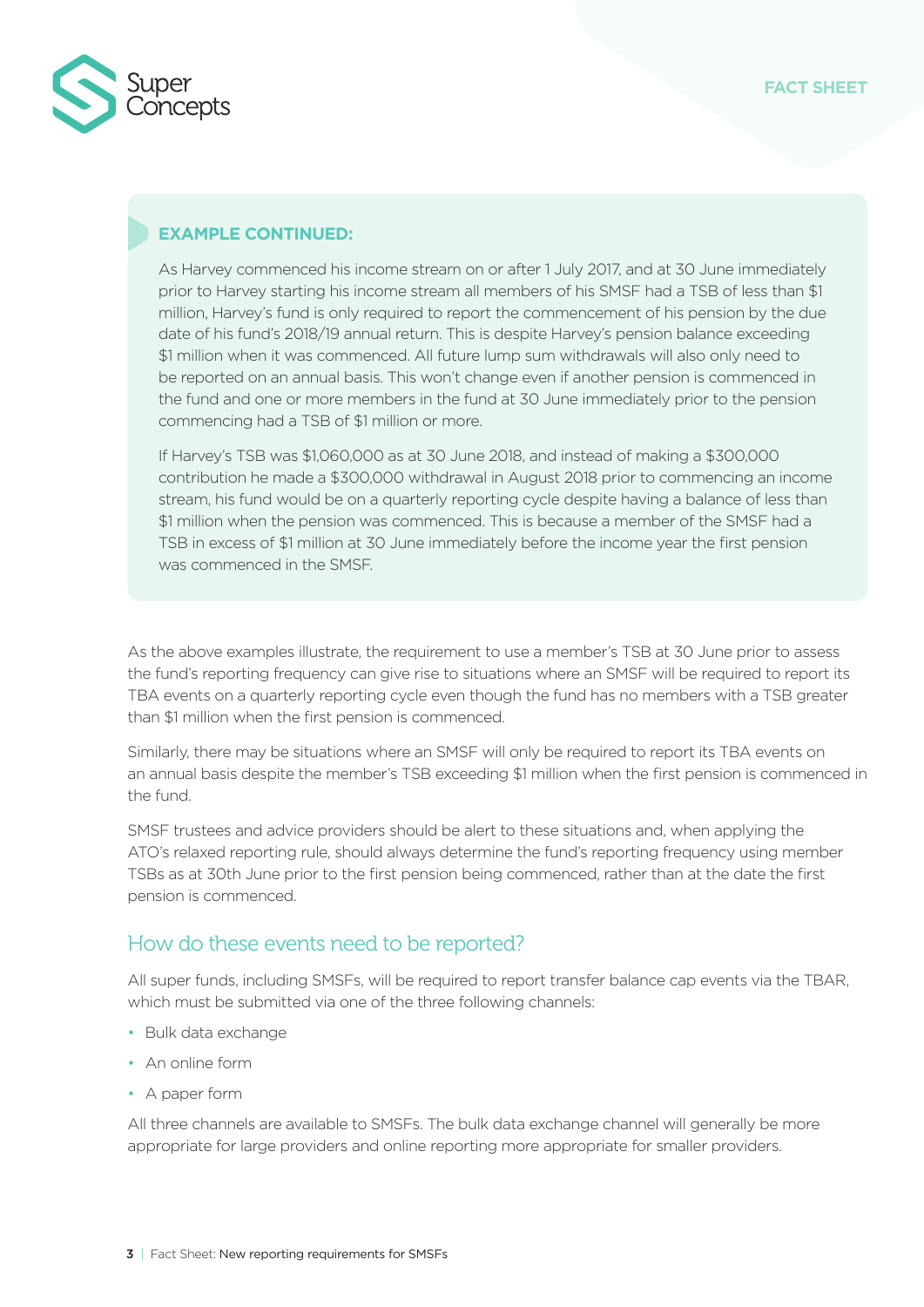

### What are the penalties for not reporting?

If a super fund fails to report by the required date, a 'failure to lodge' penalty may be imposed by the ATO. Generally, for SMSFs, this penalty is calculated at the rate of one penalty unit for each period of 28 days (or part thereof) that the event remains unreported, up to a maximum of 5 penalty units (one penalty unit is currently equal to \$210).

#### Valuation of new income streams

As SMSFs generally align the valuation of their assets with the completion of the fund's end of year financial accounts, it is possible that an SMSF that is required to report the commencement value of a pension to the ATO within 28 days after the financial quarter in which the pension commenced, will not know the exact value of a pension on the date of commencement.

SMSFs should continue to apply the ATO's Valuation guidelines for self-managed super funds which specify that: "it is accepted that a reasonable estimate of the value of the account balance can be used when a pension is started part way through the year".

Consistent with these guidelines, the ATO would accept a 'reasonable estimate' of the starting value of an income stream. The fund should record this value in its accounting records at the time of commencement.

In making this estimate, the general valuation principles would apply. A valuation is generally considered fair and reasonable when:

- It takes into account all relevant factors and considerations likely to affect the value of the asset
- It has been undertaken in good faith
- It uses a rational and reasoned process
- It is capable of explanation to a third party

### Potential adverse consequences of deferred reporting

While the ATO has relaxed the event based reporting rules for SMSFs, the tax penalties which could apply if a member exceeds their TBC have not been relaxed. SMSF members will incur excess transfer balance earnings for every day their pension balance exceeds their TBC, even though the event that gave rise to the excess may not be required to be reported to the ATO for 12 months or even longer.

It's worth noting that fund members are subject to tax on excess transfer balance earnings, and these earnings will continue to accrue until the member's excess pension balance is removed. Therefore, SMSF members who exceed their TBC, and who have events reported close to, or on, the statutory reporting date, may end up paying substantially higher rates of excess transfer tax than would have been the case if the event had been reported earlier, and the excess amount identified and removed sooner.

For SMSF members who are close to their TBC, or are likely to have an excess transfer balance, it is in the member's best interest to ensure events which impact their TBA are reported to the ATO as soon as practical and before the required reporting date. Early reporting also means SMSF members and their advisers will be more able to rely on the ATO's online information about their TBA.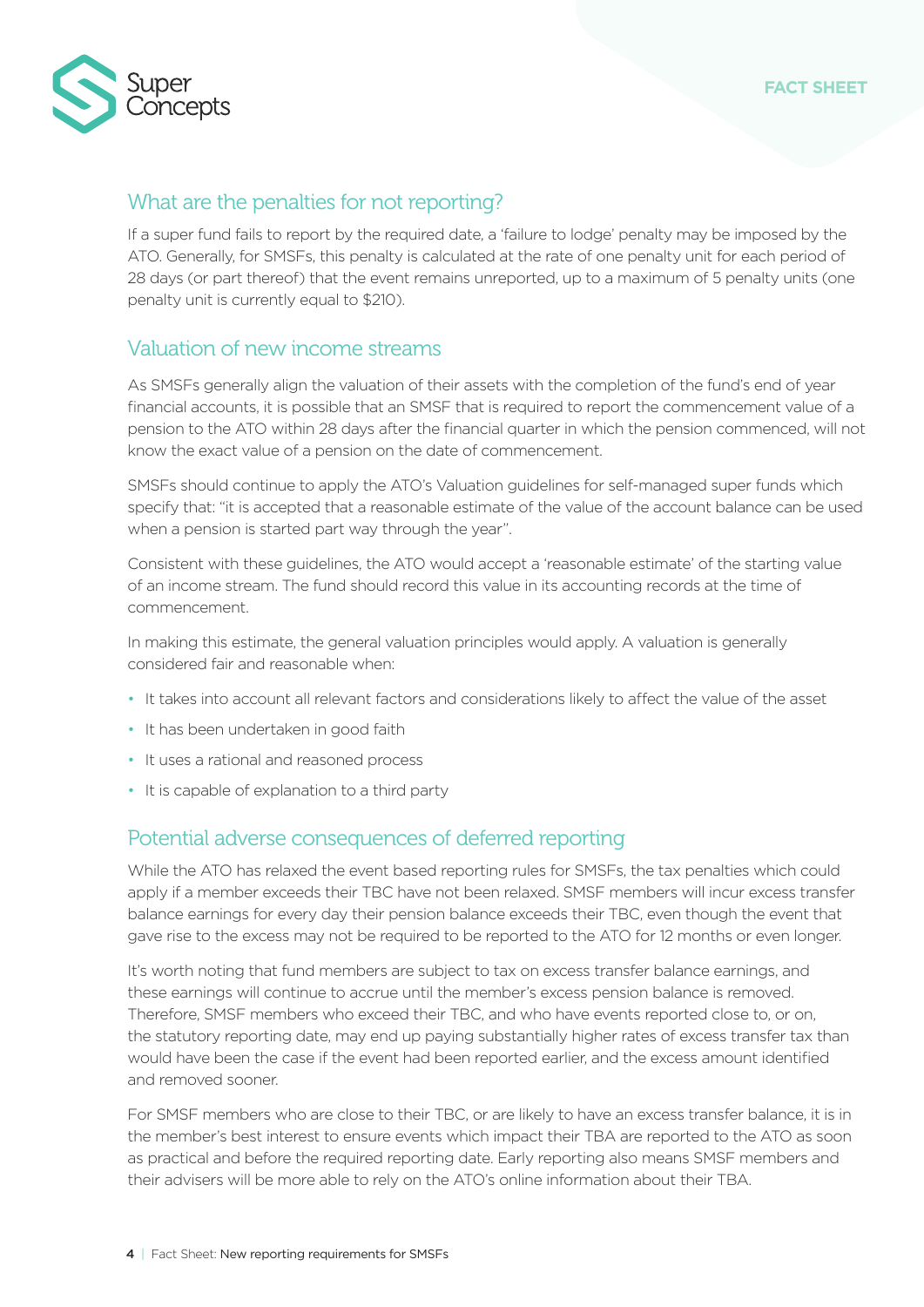

## Consequences of deferred reporting

#### **EXAMPLE 1:**

James and Ava have an SMSF and are both receiving a retirement phase income stream from their fund. As at 30 June 2017, their respective TSBs were \$900,000 and \$800,000.

As both of their pension balances were less than \$1 million as at 30 June 2017, their TBA events only need to be reported to the ATO on an annual basis. James passes away and prior to James' death both James and Ava made a number of lump sum withdrawals from their pensions. James' pension automatically reverts to Ava on his death.

As their fund is on an annual reporting cycle, their commutations have not yet been reported to the ATO. Ava will not be able to rely on the ATO's online information about her TBA or her late husband's TBA. To determine how much of James' pension can revert to Ava without Ava exceeding her TBC, Ava will need to do her own TBA calculations.

#### **EXAMPLE 2:**

Mick has an account based pension with a balance of \$800,000 at 30 June 2017. As his TSB at 30 June 2017 is less than \$1 million, his fund can lodge TBARs on an annual basis.

In October 2018, Mick decides to rollover his pension to an APRA regulated fund and wind up his SMSF. The commutation value of his pension at that time is \$850,000 and his SMSF can lodge the TBAR at the same time as the 2018/19 SMSF annual return – as late as 15 May 2020.

The APRA regulated fund commences Mick's new pension in October 2018. As APRA regulated funds are required to report the commencement of a pension within 10 days after the end of the month, the APRA regulated fund reports the commencement of Mick's pension in early November 2018.

If Mick's SMSF defers reporting the commutation until 15 May 2020, Mick's TBA would go in excess, as his TBA would show two pension balances totalling \$1.65 million without an offsetting commutation. Until such time that the commutation is reported, Mick's pension is essentially double counted for the purposes of the TBC.

Mick will receive an excess determination from the ATO showing the excess amount plus notional earnings, which must be commuted from Mick's pension. If Mick fails to report the initial pension commutation from his SMSF within 60 days of receiving the determination, the APRA regulated fund will be required to reduce his pension balance by the excess amount stipulated on the determination.